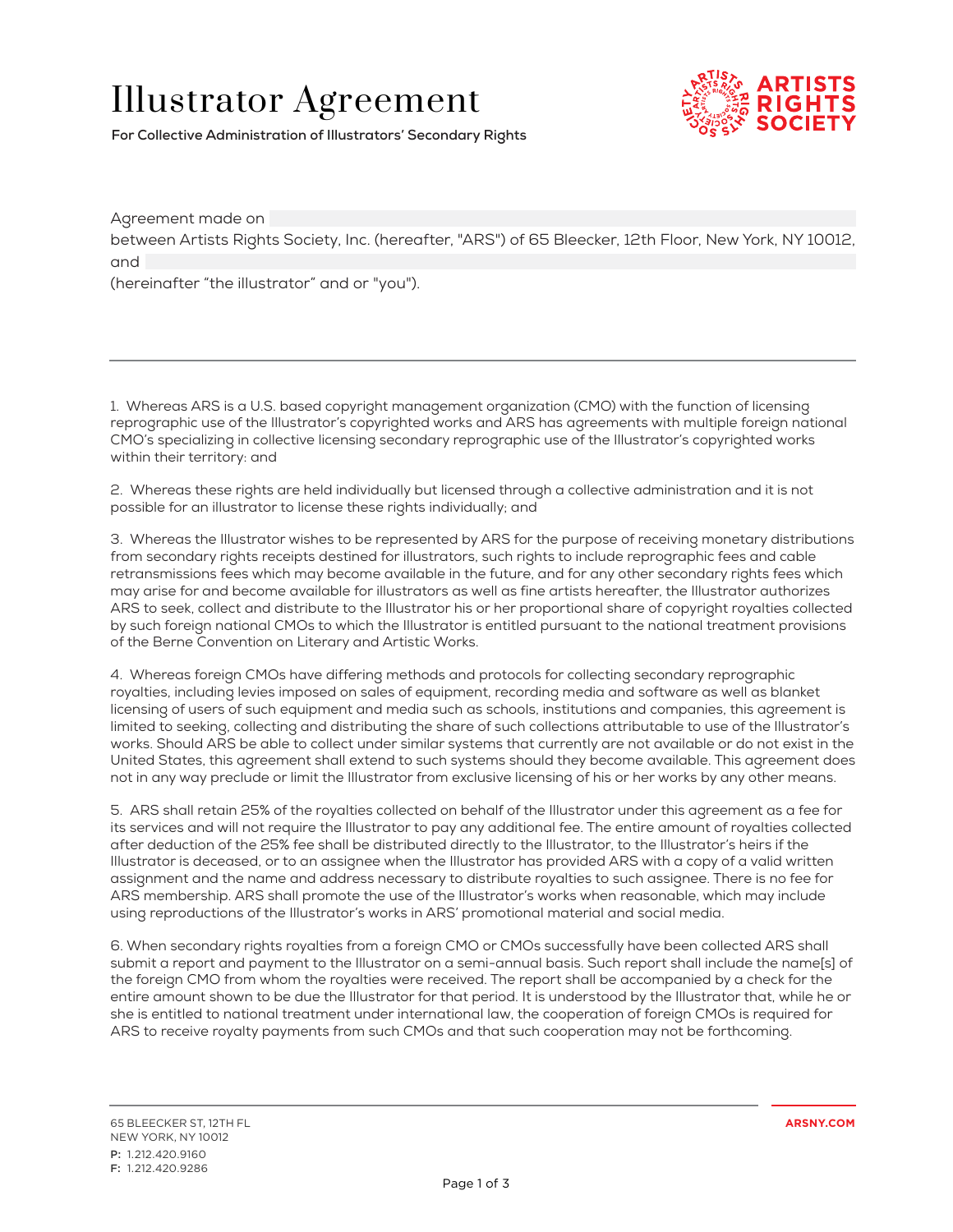## Illustrator Agreement



**For Collective Administration of Illustrators' Secondary Rights**

7. It is understood that all foreign CMOs require a standard Interested Party Identifier number (IPI) as a precondition to collection and distribution of royalties, and that ARS is the only American CMO internationally recognized as having the authority to issue IPIs. The Illustrator agrees to provide in the space provided below the standard information necessary to issue an IPI number and to remit payments to the Illustrator. (As no other country recognizes the work-made-for-hire principle the signature below must be that of the Illustrator or, if deceased, the heir or authorized assignee. The Illustrator is responsible for remission of any payments that may be due to any other entity pursuant to an employment agreement.)

8. You hereby represent and warrant to ARS that your published artistic works have been created by you and that you are the author, that your published artistic works are original, that your published artistic works do not infringe another's copyright, and that you have the authority to enter into and grant the rights set forth in this Agreement necessary for ARS to perform its obligations under this Agreement.

9. Whereas international agreements require indemnification in order to protect the cumulative royalties of members, the Illustrator indemnifies ARS and its respective agents, employees, officers, directors, representatives, attorneys, successors and assigns from any and all claims against any loss which ARS incurs as a consequence of any breach of any representation or warranty you provide in this Agreement.

10. The term of this agreement shall be for three years. It shall be automatically renewed for successive three-year terms, unless one party sends to the other, at least three months prior to the expiration of any term, written notice of its intent to terminate the agreement. Notwithstanding the above, either party may terminate this agreement at any time upon sixty (60) days written notice to the other party.

11. This agreement shall be governed by the laws of the State of New York and shall bind and inure to the benefit of the parties and their respective heirs, legal representatives, successors and assigns.

If the above meets with your approval, kindly indicate your agreement by completing the form and signing on the next page and returning one copy to ARS via email: members@arsny.com or via postal mail: Artists Rights Society, 65 Bleecker St., 12th Floor, New York, NY 10012.